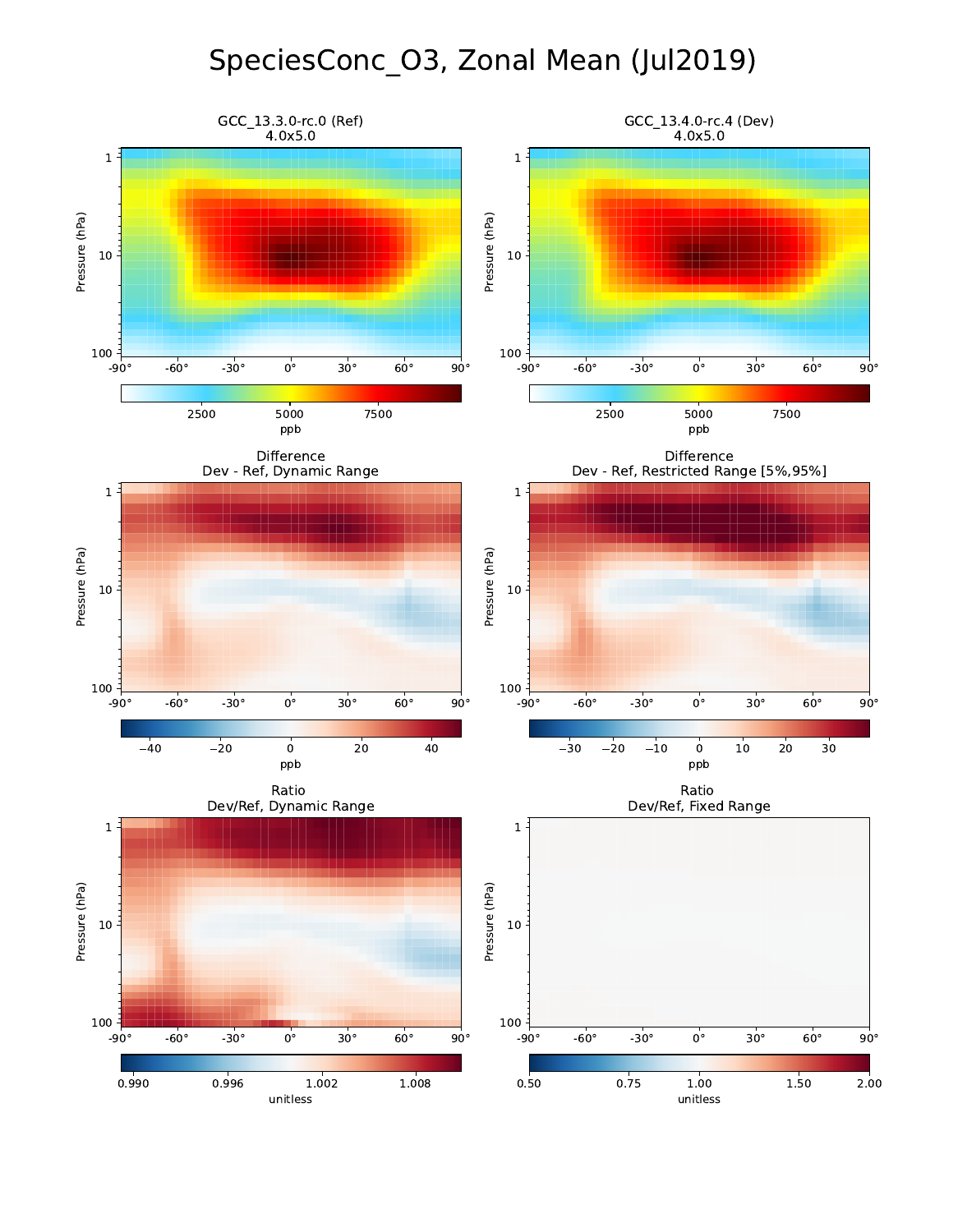## SpeciesConc\_CO, Zonal Mean (Jul2019)

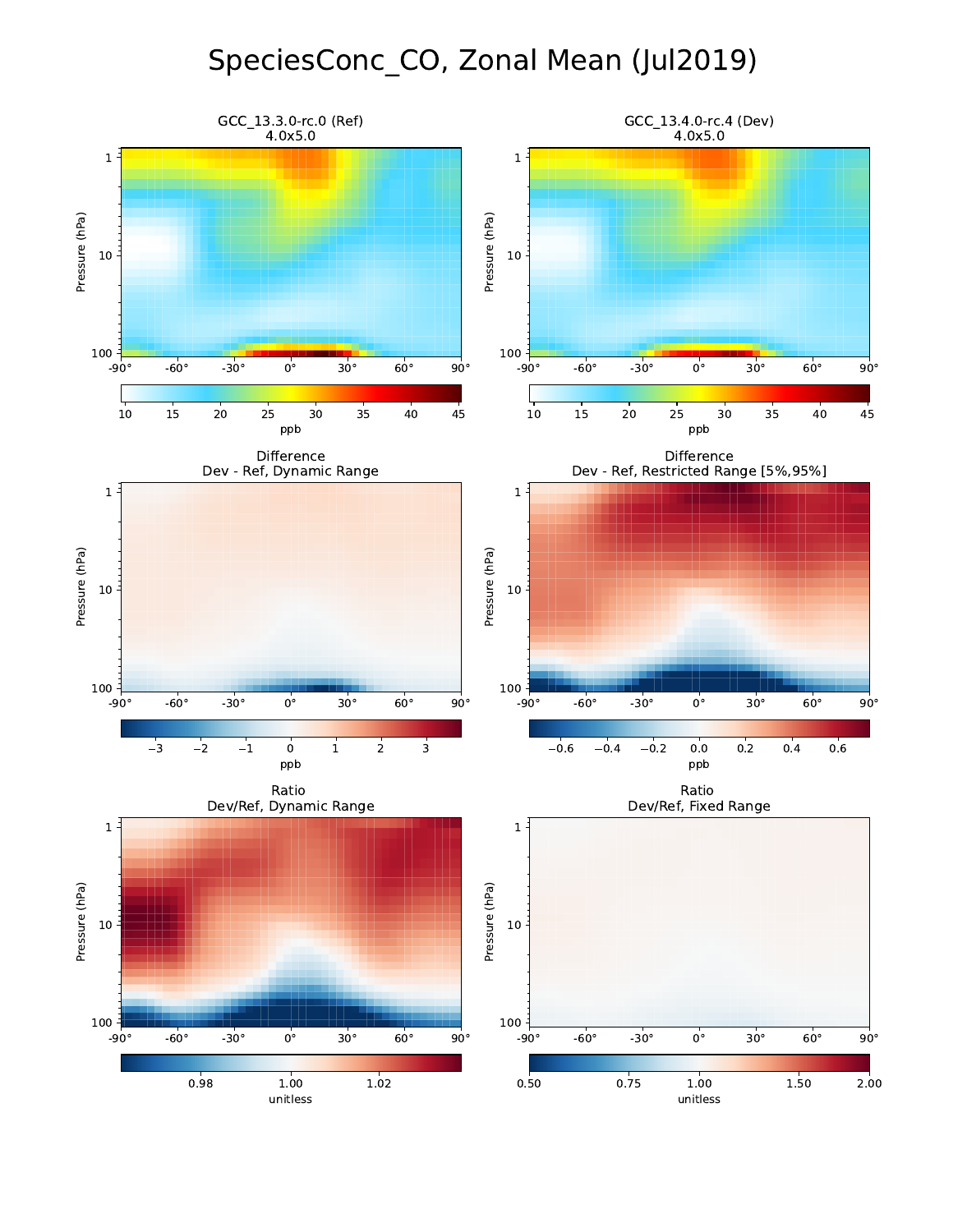## SpeciesConc\_OH, Zonal Mean (Jul2019)